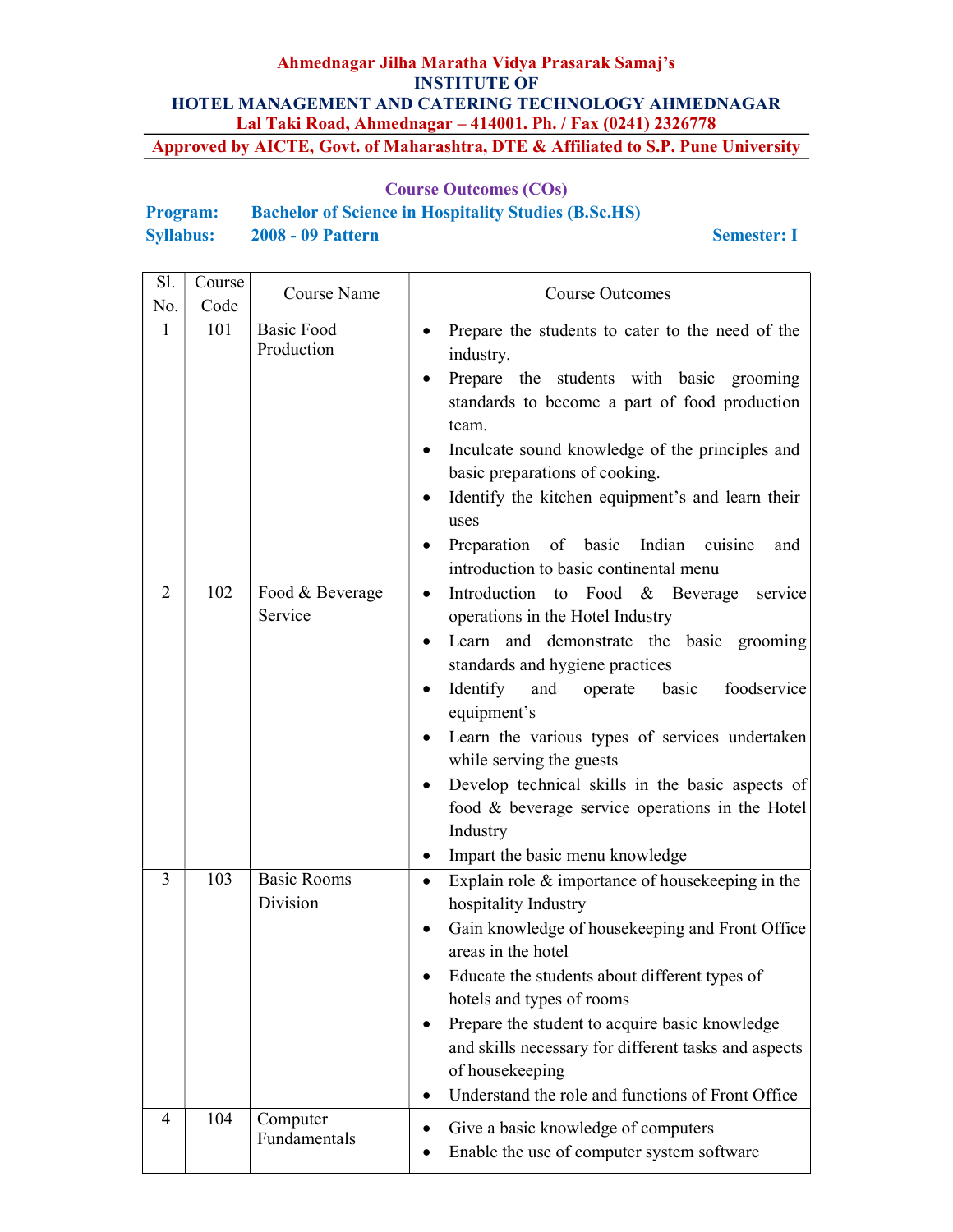| 5 | 105 | Catering Science $-I$         | Know about food science concepts<br>Develop awareness of the importance of hygiene,<br>sanitation and food safety in hotel industry.<br>Know the regulatory agencies and food standards<br>in India<br>Gain knowledge about various food related<br>aspects like food safety, poisoning, infection,<br>contamination, storage, danger zone, etc.                      |
|---|-----|-------------------------------|-----------------------------------------------------------------------------------------------------------------------------------------------------------------------------------------------------------------------------------------------------------------------------------------------------------------------------------------------------------------------|
| 6 | 106 | Communication<br>Fundamentals | Introduce students to the importance of<br>communication & presentation skills needed by<br>the hospitality professionals.<br>Learn fundamentals of communication<br>Learn and study formal methods of<br>communication as written, verbal and non-verbal<br>Understand the importance of listening<br>Learn the telephone etiquettes and aspects of body<br>language |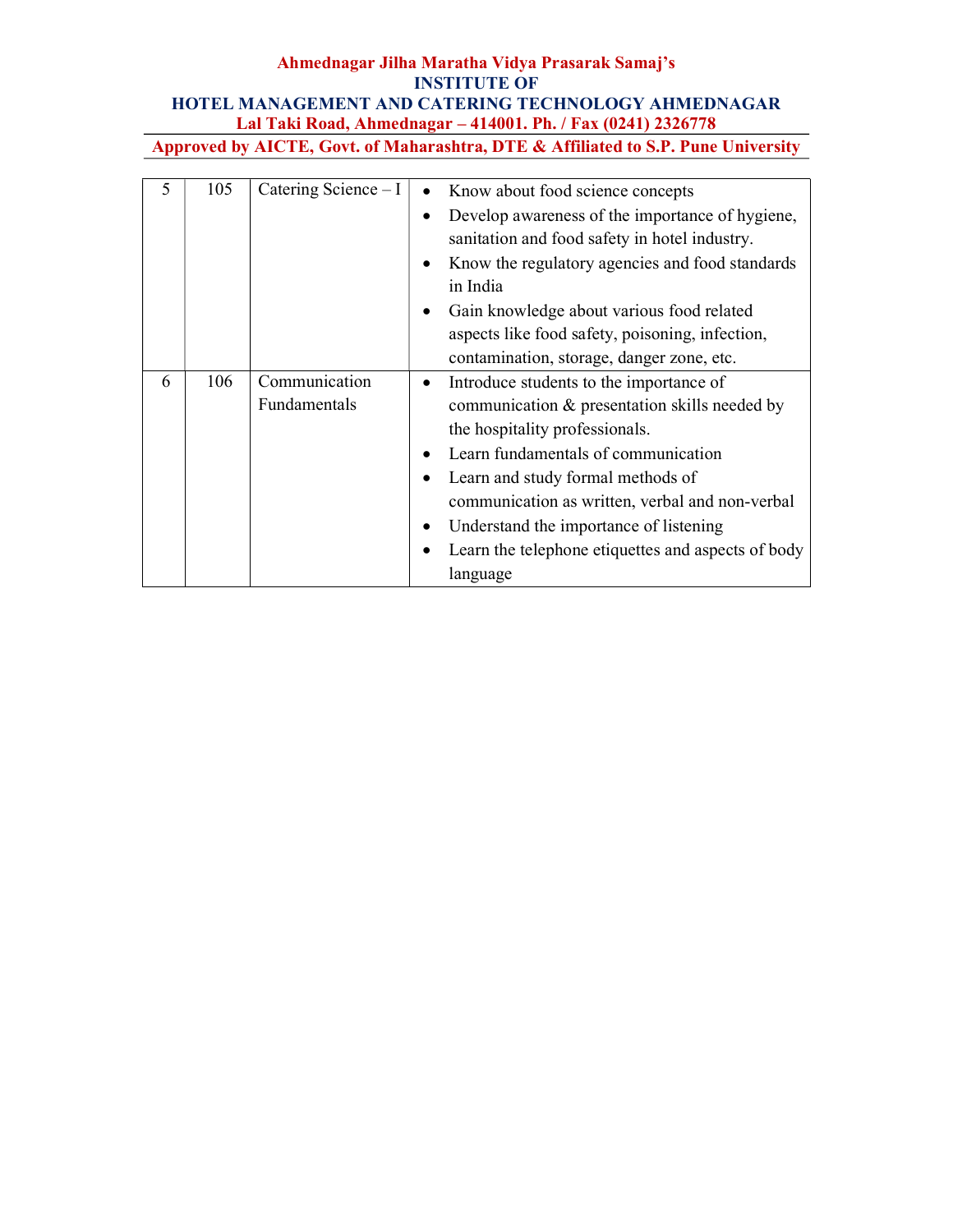## Course Outcomes (COs)

| <b>Program:</b>  | <b>Bachelor of Science in Hospitality Studies (B.Sc.HS)</b> |
|------------------|-------------------------------------------------------------|
| <b>Syllabus:</b> | $2008 - 09$ Pattern                                         |

#### Semester: II

| Sl.          | Course | Course Name                   | <b>Course Outcomes</b>                                                                                                                                                                                                                                                                                                                                                                                                                                                                                         |
|--------------|--------|-------------------------------|----------------------------------------------------------------------------------------------------------------------------------------------------------------------------------------------------------------------------------------------------------------------------------------------------------------------------------------------------------------------------------------------------------------------------------------------------------------------------------------------------------------|
| No.          | Code   |                               |                                                                                                                                                                                                                                                                                                                                                                                                                                                                                                                |
| $\mathbf{1}$ | 201    | Food Production<br>Principles | Inculcate in-depth knowledge of methods of<br>$\bullet$<br>cooking<br>Study of stocks, sauces, soups,<br>textures,<br>accompaniments and garnishes in continental<br>cuisine<br>Introduction to bakery and confectionary and<br>$\bullet$<br>study of characteristics of ingredients used in it<br>Preparation of continental menu, breakfast menu<br>and Indian menu                                                                                                                                          |
| 2            | 202    | Food & Beverage<br>Operations | Demonstrate comprehensive knowledge of food<br>$\bullet$<br>& beverage service operations in the Hotel<br>Industry<br>Learn the aspects of in-room dining service and<br>$\bullet$<br>buffet service<br>Develop technical skills for service of non-<br>$\bullet$<br>alcoholic and brewed beverages<br>Learn necessity and functions of food & beverage<br>$\bullet$<br>control systems                                                                                                                        |
| 3            | 203    | Rooms Division<br>Services    | Prepare the student to acquire basic knowledge<br>$\bullet$<br>and skills necessary for different tasks and<br>aspects of housekeeping operations<br>Deliver detailed information about cleaning<br>$\bullet$<br>routine followed in housekeeping department<br>Know the role of Housekeeping control desk<br>٠<br>Impart the basic knowledge of reservation<br>activities at front office department<br>Learn the activities performed by front office for<br>guests pre-arrival, arrival, stay and departure |
| 4            | 204    | Travel and Tourism            | Inculcate a sense of importance and establish a<br>$\bullet$<br>link between the tourism $\&$ the hotel industry<br>Learn various components of tourism<br>Understand the role of tourism in the growth of<br>hotel industry                                                                                                                                                                                                                                                                                   |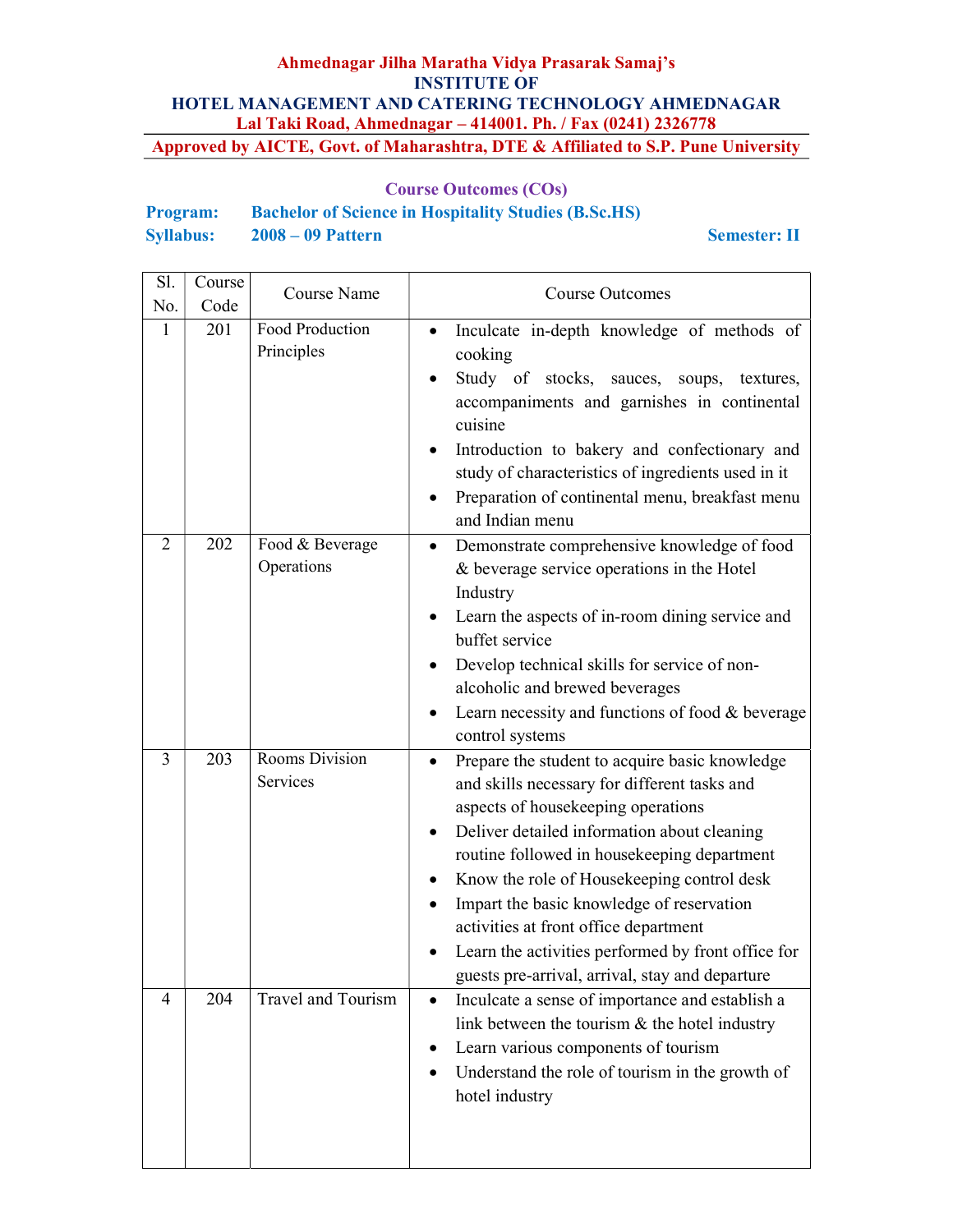|   | 205 | Catering Science -II | $\bullet$ | Develop basic awareness of balanced diet          |
|---|-----|----------------------|-----------|---------------------------------------------------|
|   |     |                      |           | Introduce students with the terminologies related |
|   |     |                      |           | to food and nutrition                             |
|   |     |                      |           | • Learn the basic five food groups                |
|   |     |                      |           | Learn the calculation of nutrients                |
| 6 | 206 | Basic French For     |           | • Create awareness about the importance of French |
|   |     | Hotel Industry       |           | language in Hotel Operations                      |
|   |     |                      |           | • Learn French terminology $&$ its pronunciation  |
|   |     |                      |           | related to hotel industry                         |
|   |     |                      | $\bullet$ | Enable the students to practice standard phrases  |
|   |     |                      |           | of French related to Hotel Operations             |
|   |     |                      |           | Introduce basic spoken French                     |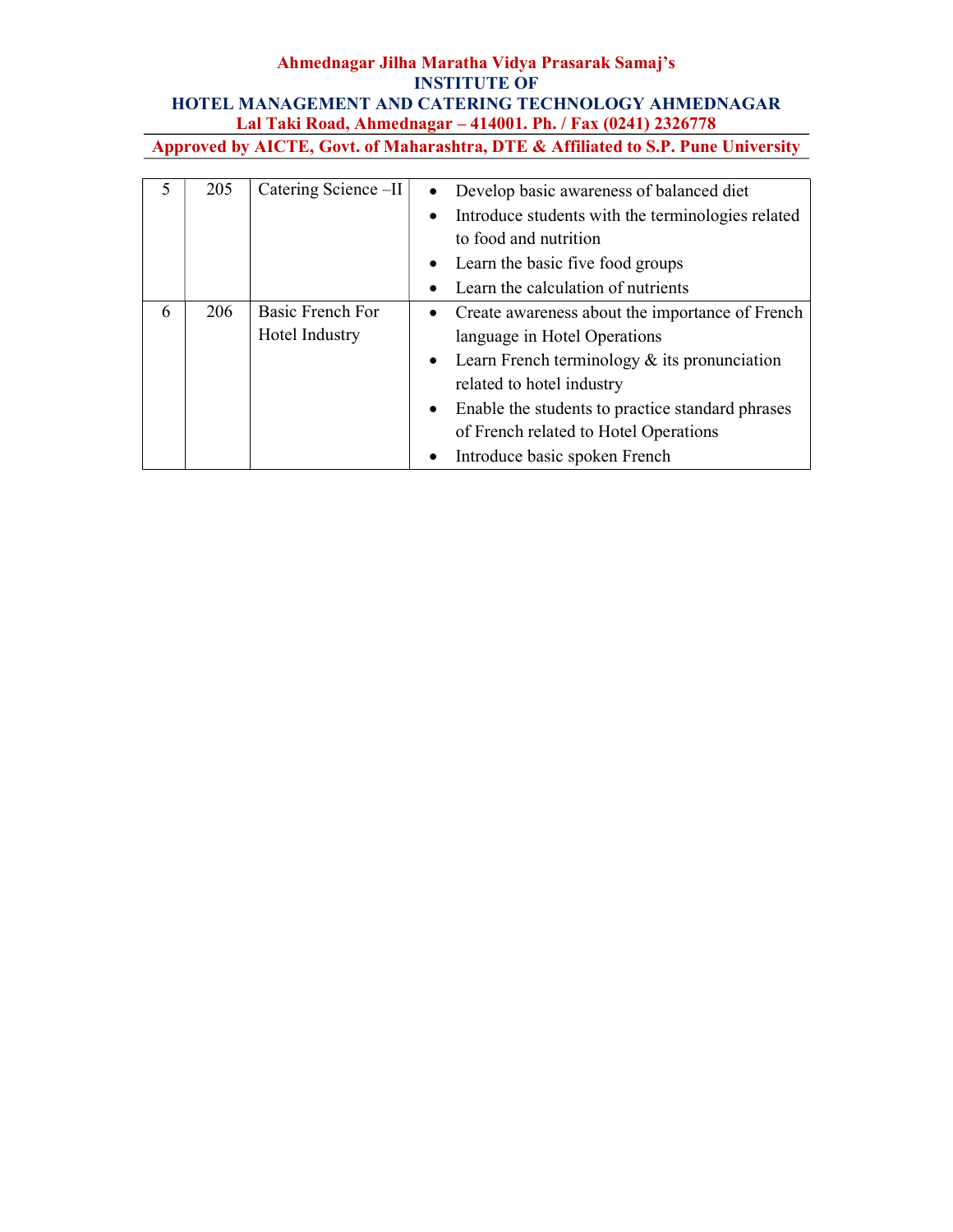## Course Outcomes (COs)

| <b>Program:</b>  | <b>Bachelor of Science in Hospitality Studies (B.Sc.HS)</b> |
|------------------|-------------------------------------------------------------|
| <b>Syllabus:</b> | $2008 - 09$ Pattern                                         |

Semester: III

| Sl.<br>No.     | Course<br>Code | Course Name                        | <b>Course Outcomes</b>                                                                                                                                                                                                                                                                                                                                                                                                             |
|----------------|----------------|------------------------------------|------------------------------------------------------------------------------------------------------------------------------------------------------------------------------------------------------------------------------------------------------------------------------------------------------------------------------------------------------------------------------------------------------------------------------------|
| 1              | 301            | <b>Quantity Food</b><br>Production | Introduction to the quantity food production<br>$\bullet$<br>Study the Indian regional cooking<br>$\bullet$<br>Learn the basics of bakery & confectionery<br>Study various aspects of meat, poultry and fish<br>$\bullet$<br>cookery<br>Provide advance knowledge of bakery &<br>confectionery<br>Prepare students to develop practical skills<br>required in bakery & confectionery.                                              |
| $\overline{2}$ | 302            | Food & Beverage<br>Service         | Give a comprehensive knowledge of the various<br>$\bullet$<br>alcoholic beverages served in the hospitality<br>industry<br>Demonstrate an insight into history, manufacture,<br>$\bullet$<br>classification of the beverages such as wines and<br>aperitifs.<br>Develop technical skills required for the service<br>$\bullet$<br>of alcoholic beverages and tobacco                                                               |
| 3              | 303            | Accommodation<br>Services          | Establish the importance of accommodation<br>$\bullet$<br>operations within the hospitality industry<br>Understand additional housekeeping services<br>$\bullet$<br>Learn safety and security procedures for all<br>$\bullet$<br>stakeholders of the hotel<br>Know the basics of textiles and laundry<br>operations<br>Impart knowledge of front office accounting<br>procedures<br>Learn the role of guest relations<br>$\bullet$ |
| 4              | 304            | Principles of<br>Management        | Understand the concepts and functions of<br>$\bullet$<br>management<br>Understand practical application of management<br>concepts in the hospitality industry.                                                                                                                                                                                                                                                                     |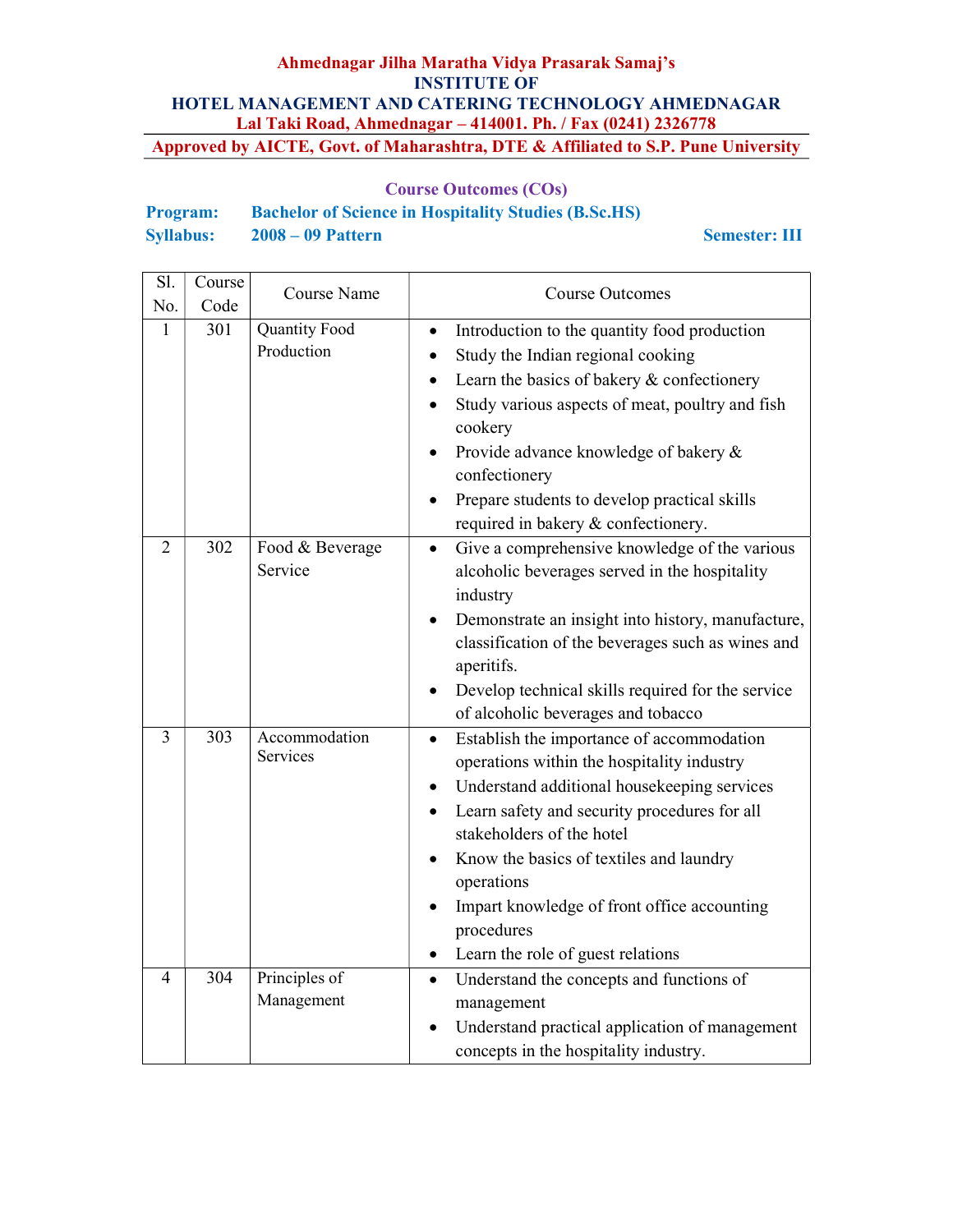| 5 | 305 | Basic Principles of<br>Accounting | Impart basic knowledge of Hotel Accounting<br>required for the Hospitality Management<br>Prepare students to comprehend and utilize this<br>$\bullet$<br>knowledge for the day-to-day operations of the<br>organization.                                                                                                                                                                                                                                                                                                                                                              |
|---|-----|-----------------------------------|---------------------------------------------------------------------------------------------------------------------------------------------------------------------------------------------------------------------------------------------------------------------------------------------------------------------------------------------------------------------------------------------------------------------------------------------------------------------------------------------------------------------------------------------------------------------------------------|
| 6 | 306 | Hotel Engineering                 | Provide information regarding the basic services<br>and different types of systems in hotel industry<br>Understand, plan, co-ordinate and integrate the<br>$\bullet$<br>functions of engineering departments for overall<br>operations and assist in the management of hotel<br>Know the functions, operations and maintenance<br>$\bullet$<br>of various equipments used in hotel such as<br>refrigeration, air-conditioning, etc.<br>Understand the role of engineering department in<br>$\bullet$<br>implementing environmental friendly practices<br>and safety in hotel industry |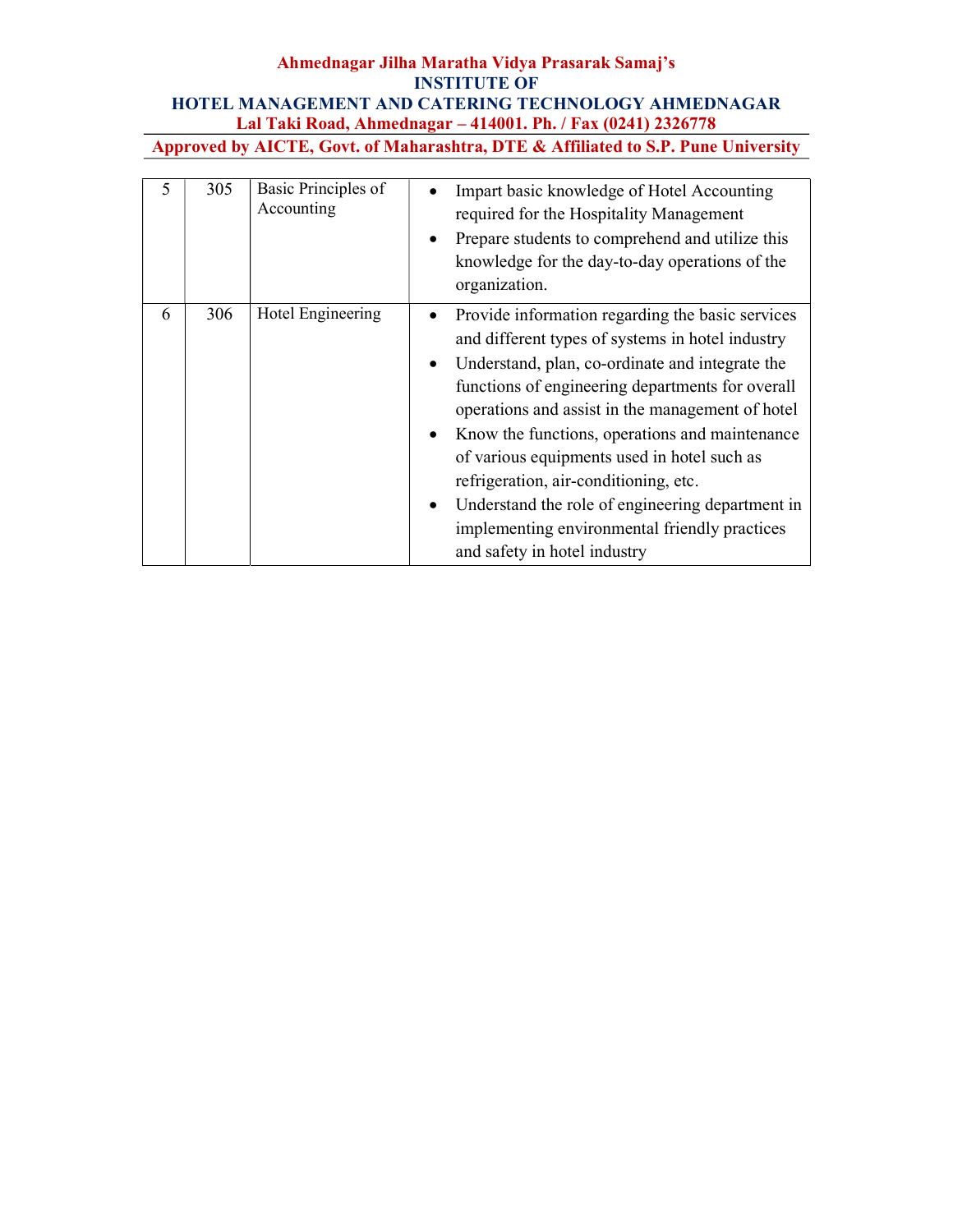## Course Outcomes (COs)

| <b>Program:</b>  | <b>Bachelor of Science in Hospitality Studies (B.Sc.HS)</b> |
|------------------|-------------------------------------------------------------|
| <b>Syllabus:</b> | $2008 - 09$ Pattern                                         |

Semester: IV

| Sl. | Course | Course Name                | Course Outcomes                                                                                                                                                                                                                                                                                                                                                                         |
|-----|--------|----------------------------|-----------------------------------------------------------------------------------------------------------------------------------------------------------------------------------------------------------------------------------------------------------------------------------------------------------------------------------------------------------------------------------------|
| No. | Code   |                            |                                                                                                                                                                                                                                                                                                                                                                                         |
| 1   | 401    | <b>Industrial Training</b> | Gain the practical exposure in industry through<br>$\bullet$<br>on-job-training<br>Enable students to relate the knowledge and<br>$\bullet$<br>skills acquired in the classroom with systems,<br>standards and practices followed in the Industry.<br>Get the firsthand experience of working in the<br>$\bullet$<br>industry                                                           |
| 2   | 402    | Project Report             | To apply the knowledge and skills acquired in the<br>٠<br>many facets of Hotel Operations, learn to analyze<br>data situations at logical decisions.<br>Undertake a research on any topic related to hotel<br>$\bullet$<br>operations, find information, collect data, analyze<br>and tabulate the data and furnish suggestions and<br>recommendations which will be useful for others. |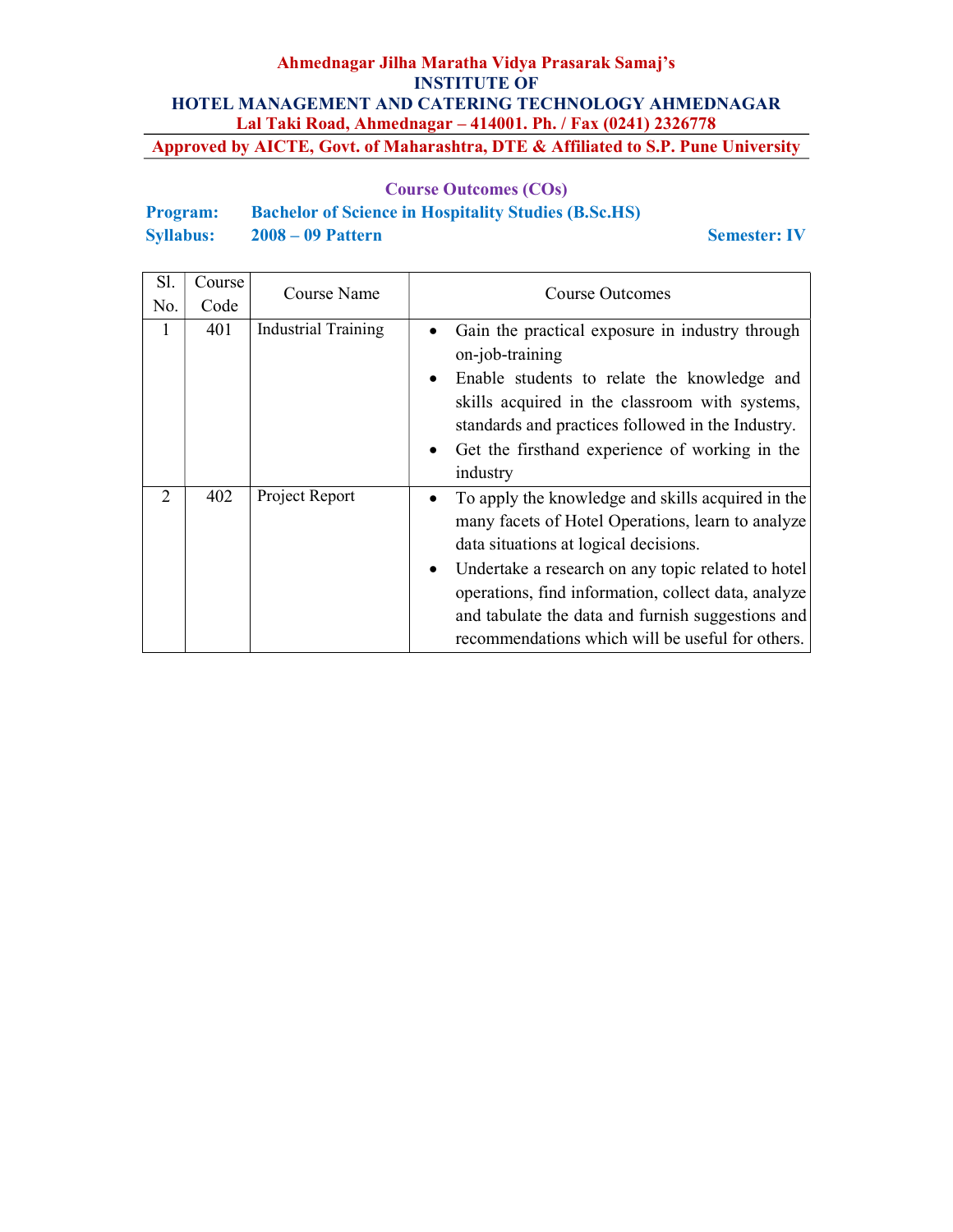### Course Outcomes (COs)

## Program: Bachelor of Science in Hospitality Studies (B.Sc.HS) Syllabus: 2008 – 09 Pattern Semester: V

| Sl.            | Course | Course Name                                | Course Outcomes                                                                                                                                                                                                                                                                                                                                                                                                                                                     |
|----------------|--------|--------------------------------------------|---------------------------------------------------------------------------------------------------------------------------------------------------------------------------------------------------------------------------------------------------------------------------------------------------------------------------------------------------------------------------------------------------------------------------------------------------------------------|
| No.            | Code   |                                            |                                                                                                                                                                                                                                                                                                                                                                                                                                                                     |
| 1              | 501    | Specialized Food<br>Production             | Study various aspects of meat, poultry and fish<br>cookery<br>Provide advance<br>knowledge of bakery<br>&<br>confectionery<br>Develop practical skills required in bakery &<br>confectionery                                                                                                                                                                                                                                                                        |
| $\overline{2}$ | 502    | Food & Beverage<br>Service &<br>Management | Gain broad knowledge and develop technical<br>$\bullet$<br>skills in aspect of Specialized Food and Beverage<br>services<br>Demonstrates an insight into history, preparation,<br>types and service of cocktails & other mixed<br>drinks<br>Understand the role of various costs and its impact<br>$\bullet$<br>on profitability in the food and Beverage business<br>Understand the importance of Food & Beverage<br>Control and inventory control in the business |
| 3              | 503    | Accommodation<br>Operations                | Learn importance of interior decoration and<br>$\bullet$<br>principles of designing<br>Understand managerial decision-making aspects<br>of this department such as budgetary control,<br>purchasing systems, night auditing and forecasting<br>Gain the knowledge of various sales techniques<br>٠<br>used by hotel industry to increase the revenue                                                                                                                |
| 4              | 504    | Hotel Accounting                           | Knowledge of books maintained in the Hotel<br>$\bullet$<br>Industry<br>Understand various records related to guest<br>billings<br>Know the day-to-day transactions related to guest<br>accounts, income statements, final accounts, etc                                                                                                                                                                                                                             |
| 5              | 505    | Marketing<br>Management                    | Enable the students to understand the intricacies<br>$\bullet$<br>of managing service business<br>Understand approaches / issues relating to<br>augmented P's of services (People, physical<br>evidence, process)<br>Appreciate<br>the<br>of<br>importance<br>customer<br>satisfaction & quality service                                                                                                                                                            |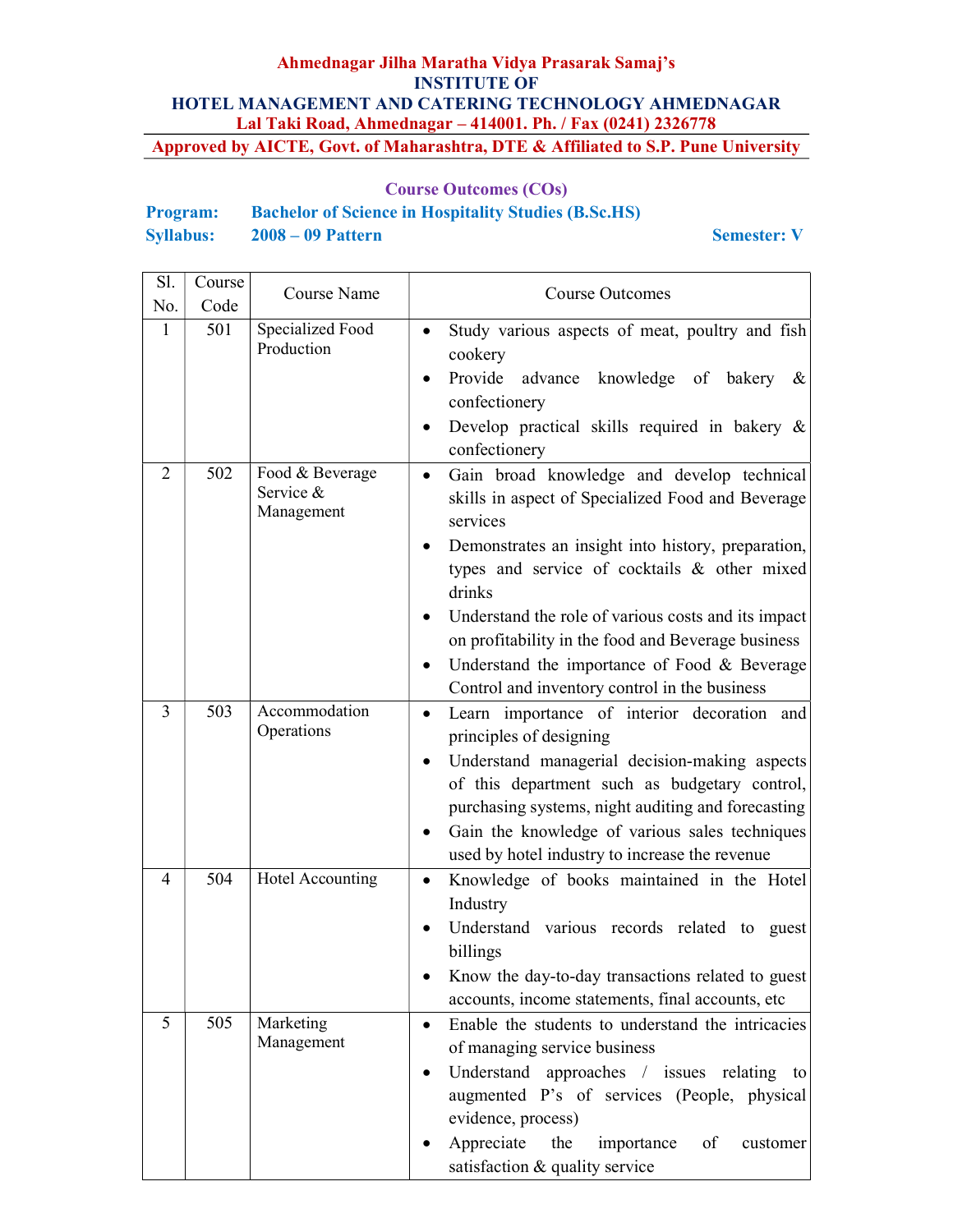|   |     |                           | • Know about Forms of Marketing organization,<br>Set-up and organization of sales and marketing<br>department in hospitality industry.                                                                                                                                                                                                           |
|---|-----|---------------------------|--------------------------------------------------------------------------------------------------------------------------------------------------------------------------------------------------------------------------------------------------------------------------------------------------------------------------------------------------|
| 6 | 506 | <b>Hotel Related Laws</b> | • Knowledge of hotel related laws and various legal<br>aspects related to hotel industry<br>Learn various laws used such as contract act,<br>consumer protection act, sale of goods act, food<br>adulteration act, shop and establishment act,<br>environment protection act, licenses and permits<br>and acts related to industrial legislation |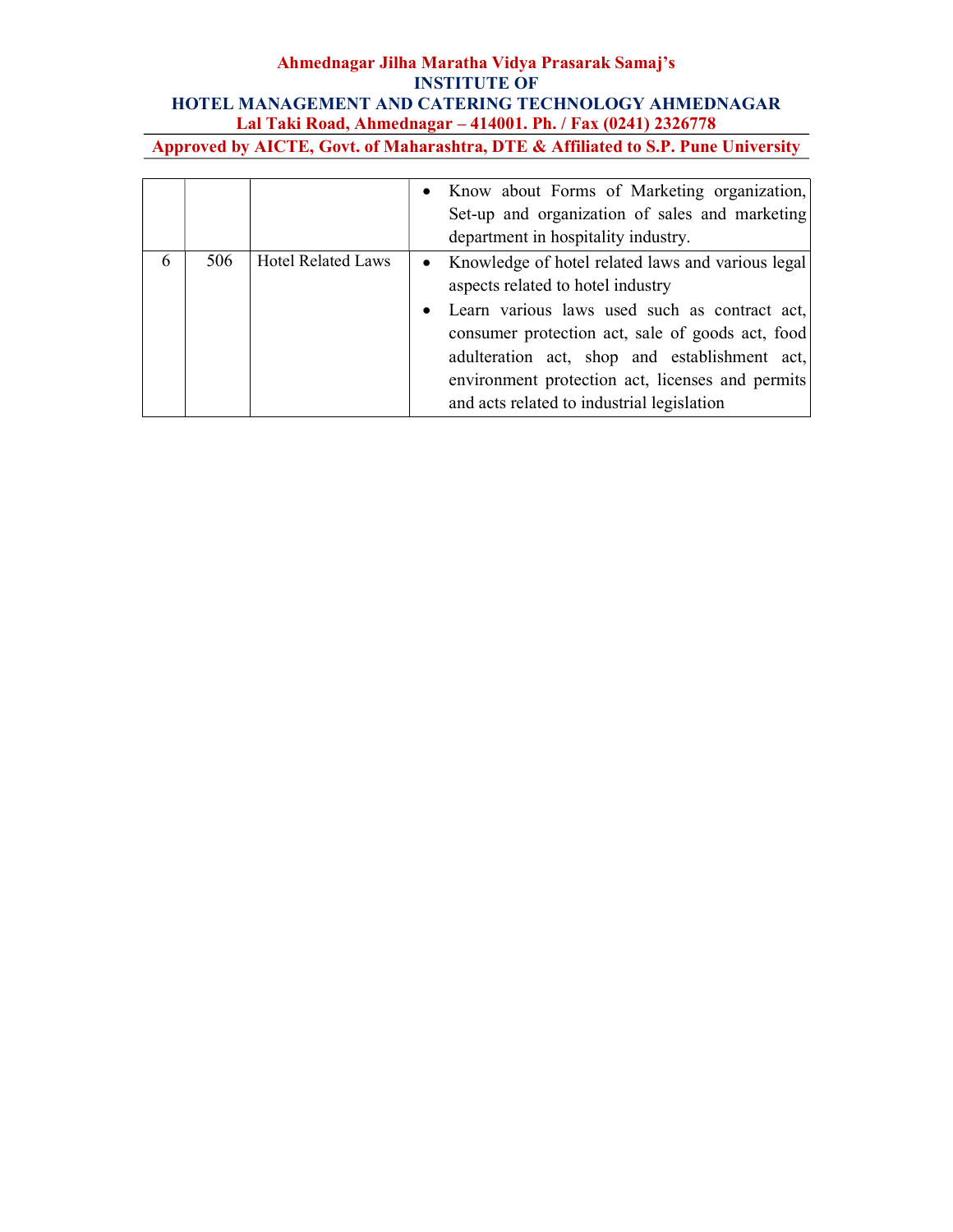## Course Outcomes (COs)

| <b>Program:</b>  | <b>Bachelor of Science in Hospitality Studies (B.Sc.HS)</b> |
|------------------|-------------------------------------------------------------|
| <b>Syllabus:</b> | $2008 - 09$ Pattern                                         |

Semester: VI

| Sl.            | Course | Course Name                               | <b>Course Outcomes</b>                                                                                                                                                                                                                                                                                                                                                                                                                                |
|----------------|--------|-------------------------------------------|-------------------------------------------------------------------------------------------------------------------------------------------------------------------------------------------------------------------------------------------------------------------------------------------------------------------------------------------------------------------------------------------------------------------------------------------------------|
| No.            | Code   |                                           |                                                                                                                                                                                                                                                                                                                                                                                                                                                       |
| $\mathbf{1}$   | 601    | Advanced Food<br>Production               | Develop the knowledge and understanding of the<br>$\bullet$<br>international cuisine amongst students<br>Understand and practice basic preparations in the<br>international cuisine and bakery products<br>Understand and to create dishes of cold section<br>Learn innovative techniques of food plating and<br>presentations                                                                                                                        |
| $\overline{2}$ | 602    | Advanced Food<br>Services &<br>Management | Learn the planning and operations of restaurants<br>and bars<br>Understand of the role and functions of Food and<br>Beverage Management in the context of overall<br>catering operations<br>Familiarize with the current trends in hospitality<br>operations, standard operating procedures and use<br>of software applications<br>Learn the personal management and team building<br>in the food service organizations                               |
| 3              | 603    | Spl. Accommodation<br>Management          | Establish the importance of accommodation<br>$\bullet$<br>management with in the hospitality industry<br>Acquire knowledge & skills with respect to<br>planning & designing aspects of guest rooms,<br>lobby, and front desk<br>Get the basic understanding functioning of Sales<br>and Marketing department of the hotels<br>Create awareness about the concept, importance<br>and planning of MICE                                                  |
| 4              | 604    | <b>Total Quality</b><br>Management        | Understand meaning of Quality Management in<br>$\bullet$<br>Hospitality Industry<br>Learn methods of solving problems and under<br>taking improvements projects by developing<br>culture of team working with the ultimate<br>intention of delighting customer and continually<br>improving the processes in all functions.<br>Focus on continue improvement, team building,<br>methods of solving quality problems<br>and<br>importance of team work |